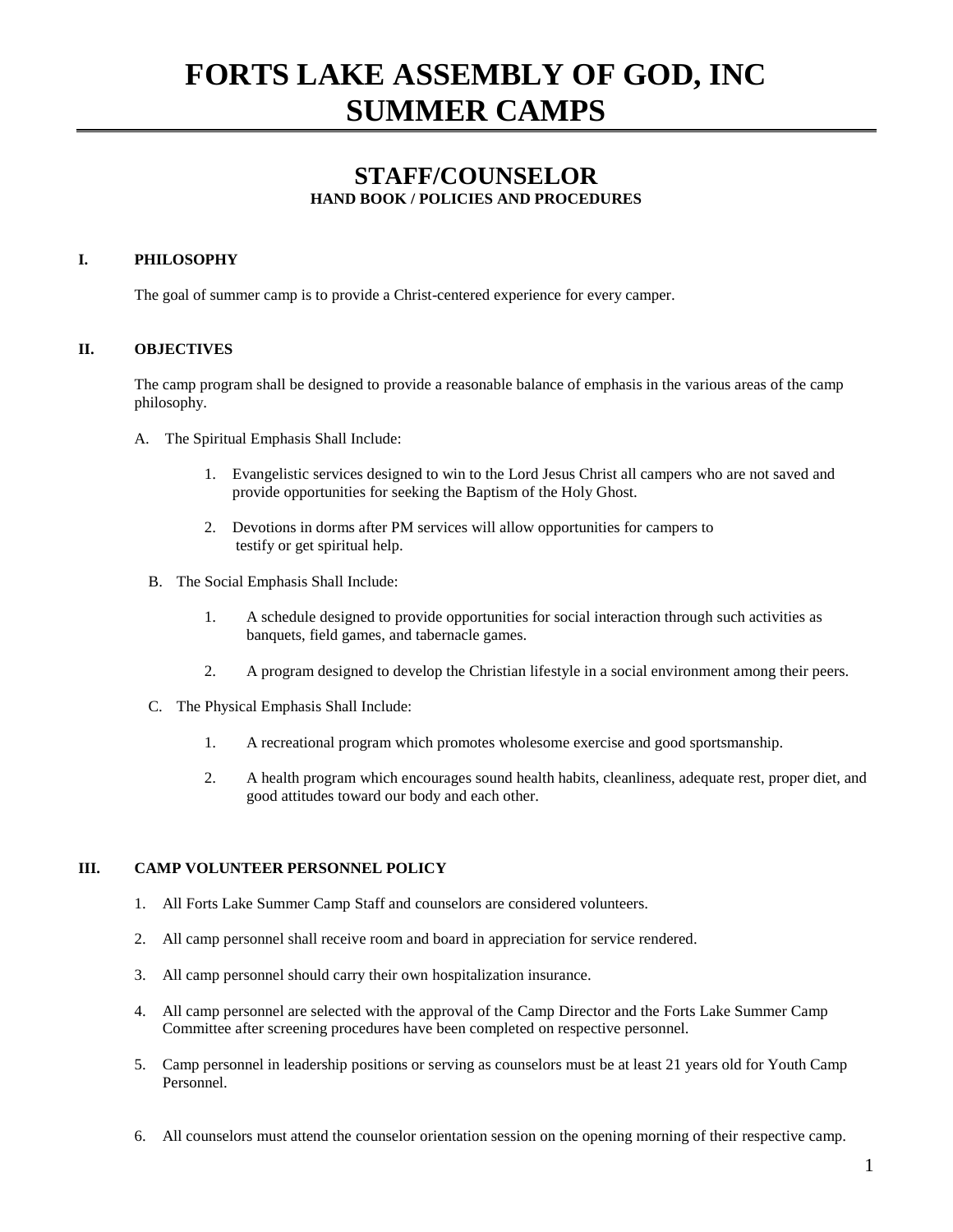- 7. All counselors are expected to be at camp no later than 10:00 AM with Registration complete on the day camp begins and stay on Friday until all of their campers are picked up.
- 8. It is expected that all personnel will conduct themselves in a manner which exemplifies Christian character and that all rules, regulations, policies and procedures will be obeyed.

## **IV. CAMP PERSONNEL JOB DESCRIPTION**

#### *A. Team Captains*

- 1. Directly responsible to the recreation director. Indirectly responsible to the assistant camp director.
- 2. Be knowledgeable concerning all game rules.
- 3. Perform daily duties as assigned by the Activities Director. Be prompt at assigned time of work.
- 4. Be responsible for the care of all athletic equipment, and help Recreation Director in daily storage of said equipment.
- 5. Assist Recreation Director in activities.
- 6. Assist Assistant Director with tournaments or Olympic games.
- 7. Assist Recreation Director in determining any athletic awards needed for awards ceremony.
- 8. Assist Assistant Camp Director and cleaning leaders in the TEAM rotation of cleaning duties.
- 9. You will be responsible for your team during sports, activities, and all cheers for spirit stick.

#### *B. Dorm Leaders*

- 1. Directly responsible to the Camp Director & to the Assistant Camp Director.
- II. Be responsible for orderly and prompt observance of lights out call each night. Assist counselors in maintaining quiet and order after lights out.
- III. Wake up campers daily at scheduled time.
- IV. Assist counselors in making sure all campers follow the daily schedule.
- V. Be sure that all campers are out of the cabins and in their scheduled activity.
- VI. Be "safety minded" at all times. Do not permit anything to get started that will cause problems and possible injury
- VII. Report any serious illness or injury to Camp Nurse and Camp Director immediately.
- VIII. Report any serious infraction of rules to camp director.
- IX. Inspect rooms and bath rooms daily for cleanliness and general care.
- X. Devise a plan to keep bath rooms clean. Include every TEAM in fair share rotation of responsibilities.
- XI. Assist the Assistant Camp Director with a Friday cleanup of the grounds. Devise a plan whereby campers will claim everything in the camp Lost and Found on Friday.
- XII. Assist the Camp Director and the Assistant Camp Director with other assignments as requested.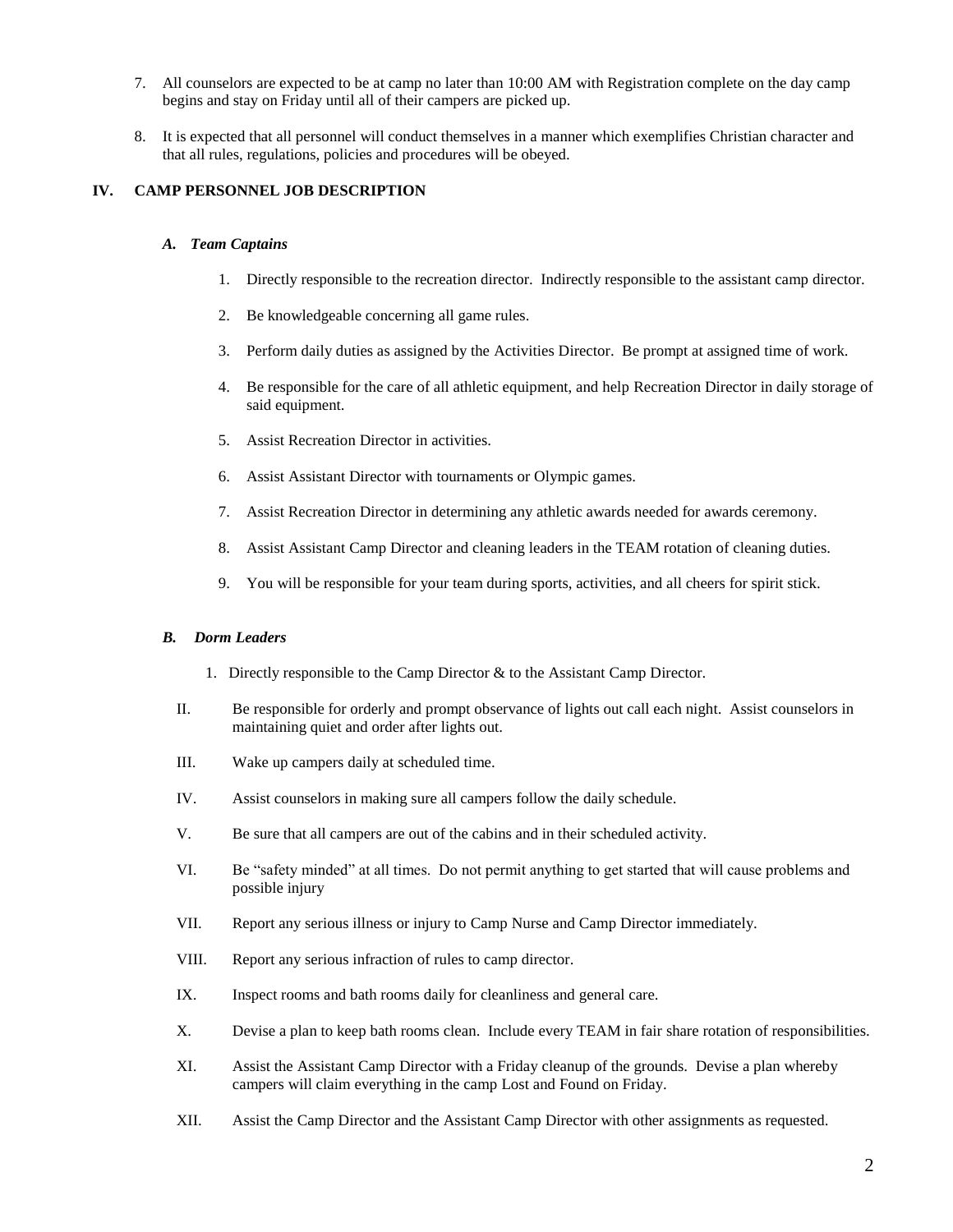## **VI. CAMP COUNSELOR JOB DESCRIPTION**

## *A. General*

1.Care for the needs of your campers.

- 2.Cooperate with other counselors and staff members.
- 3. Strive to meet the individual needs of campers.
- 4. Be loyal to the Camp Director and Assistant Camp Director working toward the success of the total summer camp program.
- 5. Familiarize yourself with the camp policies and procedures and abide by them, as well as seeing that your campers abide by them.
- 6. Be able to account for your group at all times. Report any missing campers to the team captain immediately.
- 7. Work cooperatively with the Camp Director, Assistant Camp Director, and head counselor. Do not complain of leadership, rules, food, etc. to the campers or in their presence. Do not discuss your personal problems related to your home, work, family, etc. with the campers.
- 8. You are expected at camp the entire week. The Camp Director must approve all exceptions.
- 9. Perform tasks other than these assigned, if asked.

## *B. Specific*

#### **1. Spiritual**

- a. Participate (as requested) in the daily Spirit Stick Competition with your campers at the scheduled times.
- b. Be an example in all areas of Christian conduct.
- c. Endeavor to lead each unconverted camper to Christ.
- d. Do not pressure any camper; allow the Holy Spirit to do His work.
- e. Pray with campers.

## **2. Discipline**

- a. Never strike or yell at a camper. Get your team captain and Camp Director involved if necessary.
- b. Guard your conduct with a camper very carefully. Watch what you say to a camper including joking around.
- c. Keep all advice that you give in a way of counseling to a camper on a spiritual level.
- d. Review camp rules with your group.
- e. Report all cases of willful disobedience and breaking of camp rules and regulations to the team captain.
- f. Bring all severe infractions to the attentions of the Assistant Camp Director.
- g. You are expected to abide by all rules. Disciplinary actions will be taken to those who fail to do so.

## **3. Procedure**

- a. Directly responsible to the Camp Director and the Assistant Camp Director.
- b. Be present for pre-camp orientation session opening day of camp.
- c. Learn the name of each camper assigned to you on the first day of camp.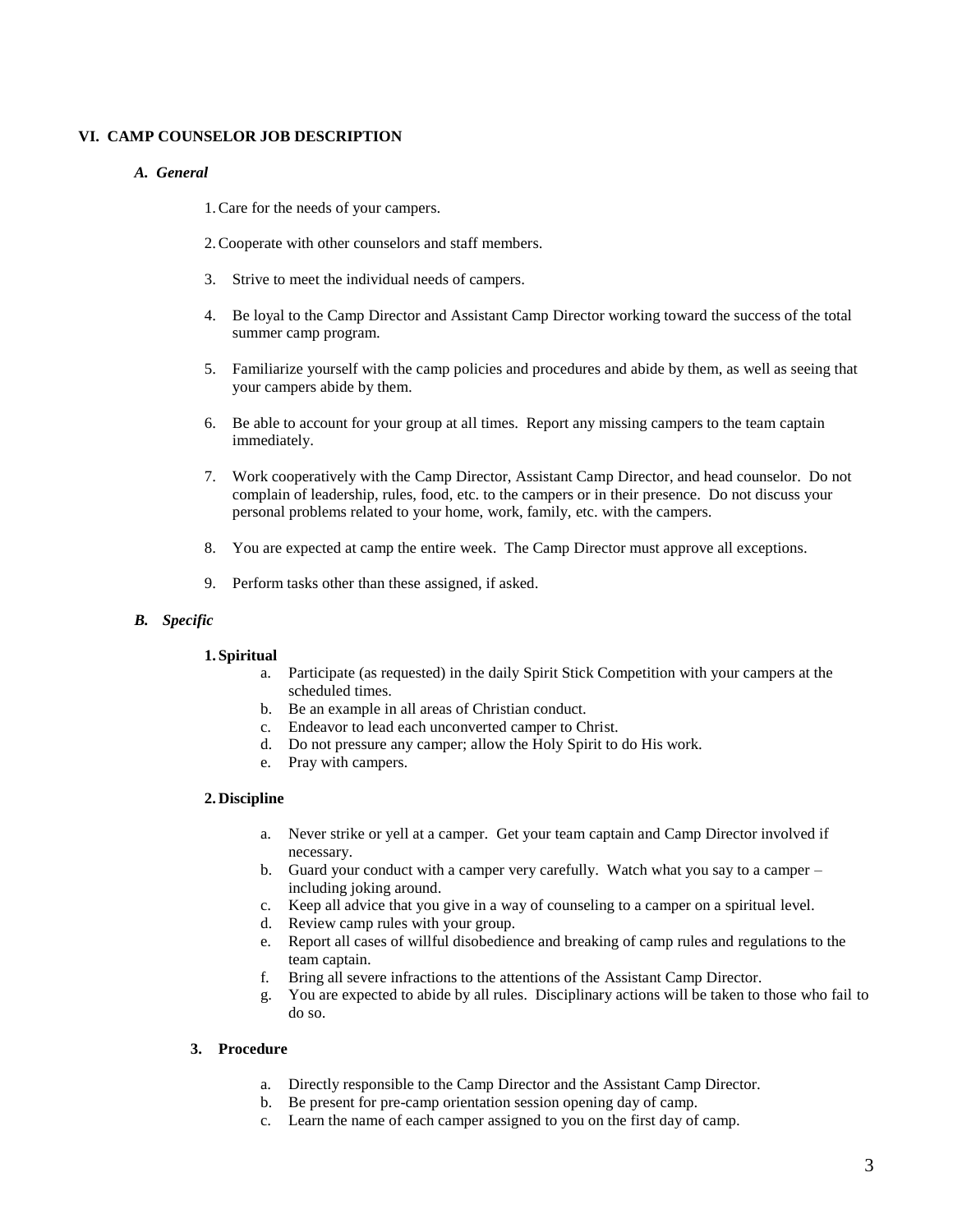- d. Report any symptoms of illness to the Camp Nurse. All medication will be administered by the Camp Nurse. Please observe information in your folder which indicates any camper who needs special medical attention. See that the camper is given proper attention as needed.
- e. All meals will be served cafeteria style. Table clean up includes carrying trays, dishes, and paper to the designated area. Waste food and papers are to be deposited in appropriate trash cans.
- f. See that your cabin is properly cleaned each day.
- g. Never leave camp with a camper without express permission of the Camp Director.

### **4. Camp Orientation Session**

A Camp Orientation Session will be conducted on the camp ground at 10:30 AM on the opening day of camp. Counselor Orientation will follow. **It is very important that you plan to attend this meeting.** We will be discussing thoroughly all aspects of your work at camp, including rules, regulations, schedule and new policies which you will need to know and fully understand.

## **VIII. CAMP POLICIES AND PROCEDURES**

#### *A. Counselor Orientation*

- 1. The Counselor Orientation begins after the Camper Orientation on the opening day of camp.
- 2. All counselors are required to attend this orientation.
- 3. The purpose of this Training Session is twofold: 1) to make sure every counselor understands the rules and their respective responsibilities and 2) to answer any questions that may arise.

## *B. Staff Meetings*

- 1. A staff meeting will be held daily at a time to be announced during Counselor Orientation.
- 2. All staff members shall attend the daily counselor meetings.
- 3. The purpose of the counselor meetings shall be to have a devotion and prayer time and also to discuss and resolve any problems relating to the camp (such as scheduling, discipline, spiritual problems, etc.), as well as to inform the staff of the various activities of the day. This is the opportunity for negative comments and complaints to be aired – not in front of the campers!

#### *C. Camp Rules and Policies*

- 1. All campers will be under the supervision of their counselors 24 hours a day.
- 2. No one is allowed to leave the immediate camp area without approval of the Camp Director or Assistant Camp Director. Vehicles are to be parked in designated parking areas and not moved without the express permission of the Camp Director or Assistant Camp Director.
- 3. All cars will be parked on Monday and must remain parked until check-out on Friday.
- 4. We reserve the right to inspect the contents of all personal belongings. The holding and/or disposal of improper contents is the right of the camp staff.
- 5. Boys are not allowed in girl's dorms and vice versa. The Camp Director will address the subject of boy/girl relationships at opening assembly.
- 6. There should be no loud noise before the wakeup call in the morning or after lights out. The lights should not be turned on before wake up time.
- 7. Campers are not allowed to leave their dorms after lights out without the counselor's permission.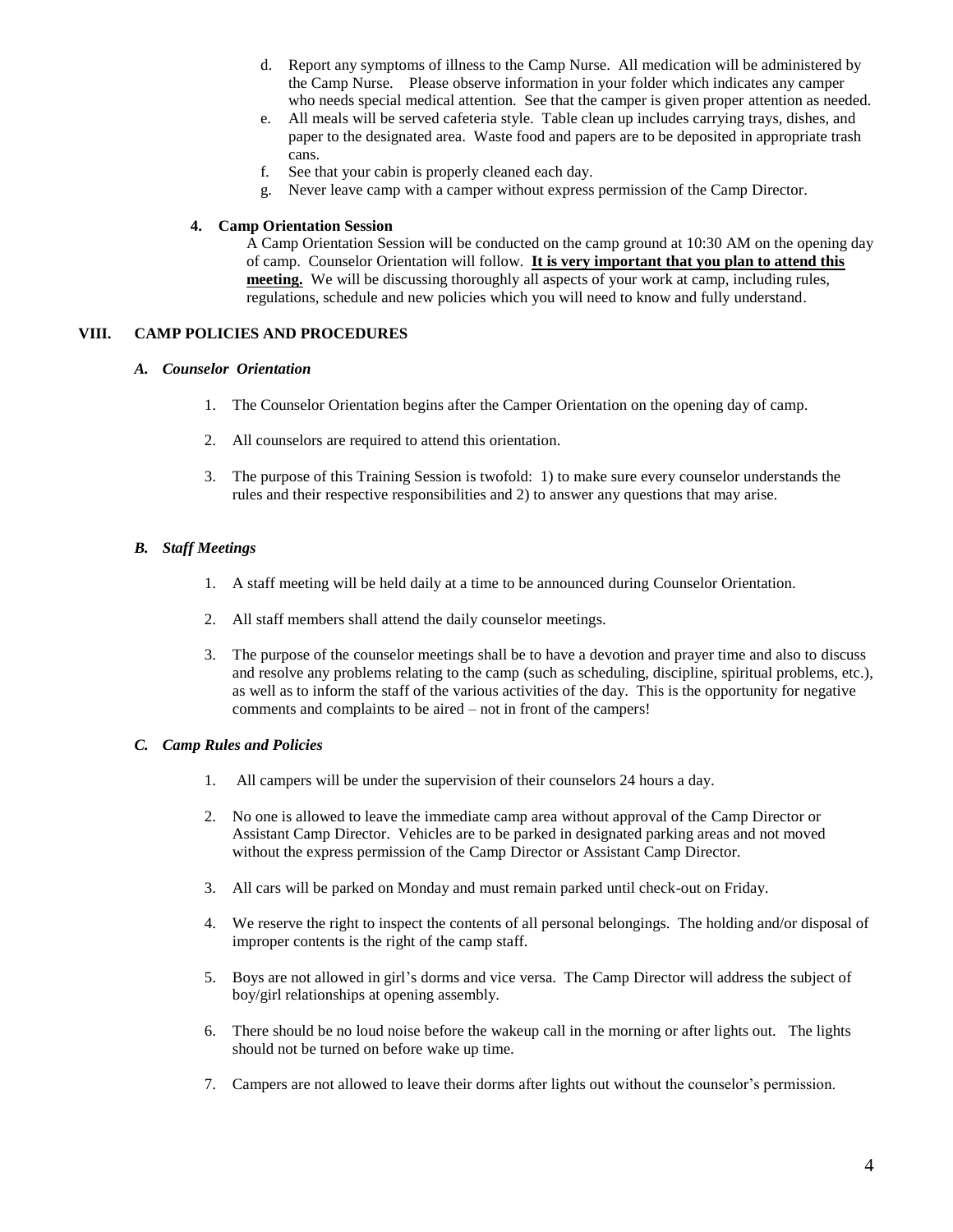- 8. The Daily Schedule is to be observed by everyone. Campers must attend all assemblies and services. They must be present for all meals, spirit stick competition and all group activities unless excused by the Camp Nurse, Camp Director, or Assistant Camp Director.
- 9. Campers **ARE NOT PERMITTED TO CALL HOME** except for emergency reasons.
- 10. No profanity, tobacco, alcoholic beverages, illegal narcotics, etc. are allowed in the camp.
- 11. **CAMP DRESS & OTHER ITEMS**: Campers should bring play clothes for the day and bring church attire for the evening services. Shoes must be worn at all times.

#### **Clothing Policy**

Modest clothing. Girls should wear dresses/skirts. No pants. Boys should wear jeans or windpants, no shorts.

Bedpants are not allowed to be worn outside that dorms at any time by boys or girls. Clothing should cover the midriff at all times.

Clothing should be of Godly nature (no reference to rock, country music, sports, gangs, etc.)

Boys' hair should be well groomed; no longer than their collar and out of their eyes.

#### *What to bring***:**

**Linens:** Towels & bath cloths, Sleeping Bag or Twin Sheets & Pillow **Toiletries:** Soap, Shampoo, Deodorant, Tooth Paste, Hairbrush, Toothbrush **Other Items:** Bible, Ball Glove, Notebook, Pen, Money for Concession Stand and Offering.

#### **What not to Bring:**

Sleeveless, low cut or sheer blouses and dresses Shorts, sundresses or muscle shirts of any type Short skirts (must be below the knee) And the following:

| Alcohol                 | Ankle bracelet   | Body rings    | <b>Bracelets</b>   |
|-------------------------|------------------|---------------|--------------------|
| Candy                   | CD players       | Cell Phones   | Cosmetics          |
| Earrings                | Excessive rings  | Firearms      | Fireworks          |
| Guns                    | Knives           | Matches       | Nail Polish        |
| <b>Narcotics</b>        | <b>Necklaces</b> | Radios        | <b>Snack Foods</b> |
| <b>Tobacco Products</b> | TV's             | Video Cameras | Video Games        |

## **\*\* THESE ITEMS WILL BE TAKEN IF FOUND\*\***

- 12. No destroying or marking property. (Parents will be charged for replacement costs.)
- 13. Beds and mattresses are not to be moved under any circumstances. There is no rough housing or standing on beds. Please take care of all furnishings. Water balloon fights, water pistols, shaving cream fights, pillow fights, etc. will not be permitted under any circumstances. Invariably, this always leads to injury or destruction of personal property.
- 14. No paper or cans are to be thrown on the grounds. Containers are provided for all trash.
- 15. All campers are expected to show respect, observe habits of personal and group courtesy, cleanliness, Christian conduct and cooperate with the requests of all counselors and staff members.
- 16. All counselors and staff members are authorized to maintain order anywhere on the campgrounds.
- 17. Musical instruments and the P. A. System are not to be touched by the campers without approval from the Camp Director or Forts Lake A/G staff.
- 18. Any tampering with another camper's personal belongings is strictly prohibited. Please demonstrate respect for one another's personal property.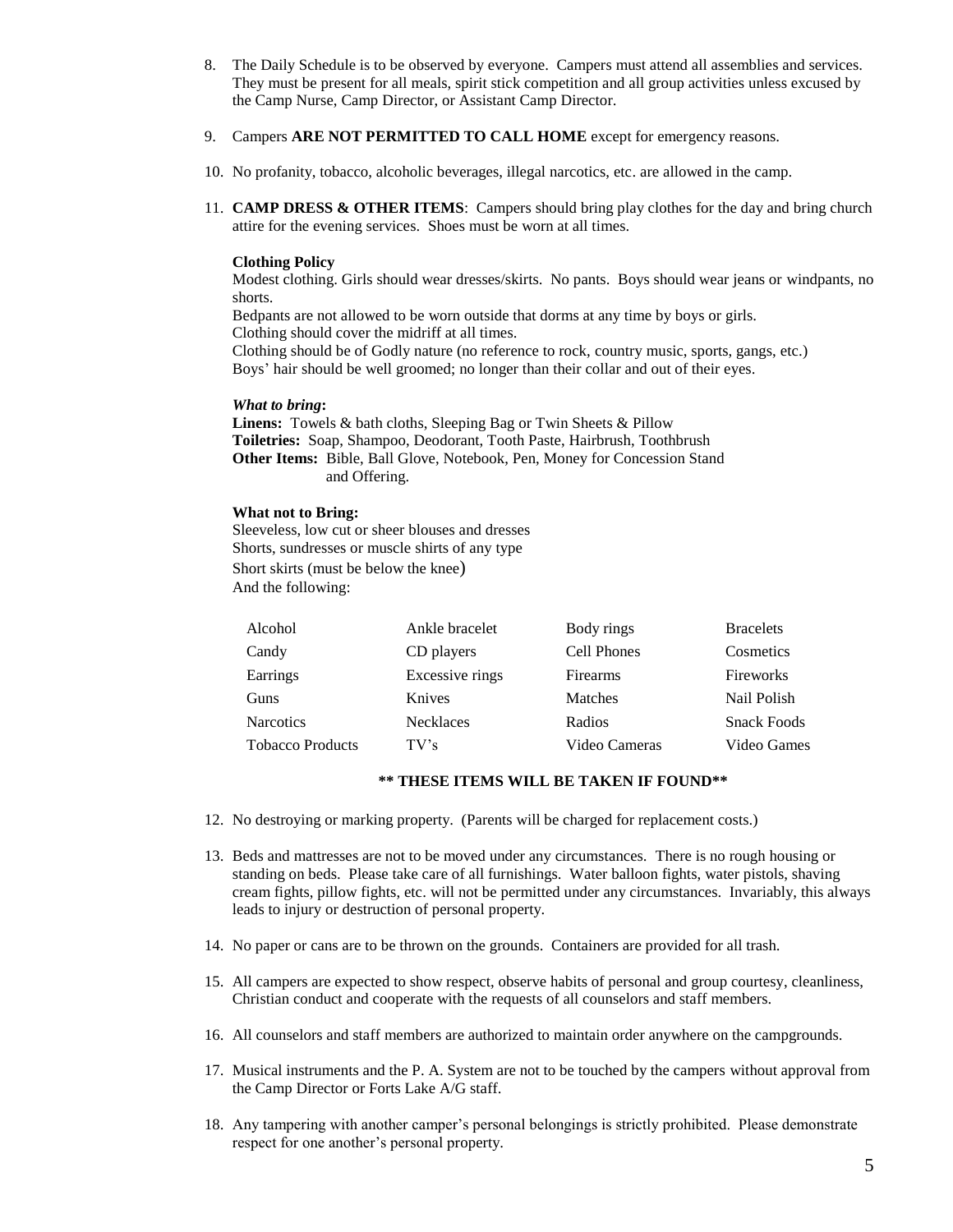- 19. Staff, other than designated personnel, should not be in the kitchen area. No dishes/utensils may be taken by anyone from the kitchen at any time without the permission of the Camp Director, Assistant Camp Director or the Cafeteria Manager.
- 20. Registration includes: lodging, meals, and games.

## *D. Medication:*

- 1. **IF CAMPER IS ON PRESCRIPTION MEDICATION, IT MUST BE IN ORIGINAL CONTAINER WITH CORRECT NAME AND INSTRUCTIONS ON THE BOTTLE!** Please do not send over the counter drugs unless prescribed by a doctor.
- 2. All medication will be held and administered by the Camp Nurse.

## *E. Discipline Policy*

- 1. In the event of minor violations of camp rules, it is the responsibility of counselors and head counselors to dispose of these violations with love and prayer. If necessary you may seek the guidance of the Camp Director or Assistant Camp Director. Disciplinary action might include such methods as removal of privileges, minor work details (sweeping floors, picking up trash, etc.), but in no case will it include physical punishment.
- 2. All major disciplinary action will be the responsibility of the Camp Director and the Forts Lake Assembly of God, Inc. Summer Camp Committee.
- 3. Every effort will be made to make camp enjoyable and to retain each camper for the duration of the camp. In the event that a camper is to leave camp (due to disciplinary action, homesickness, emergency, etc.), he/she will only be permitted to leave with their pastor, parent or guardian, or someone specifically designated by the legal parent with written consent.
- 4. Under no circumstances will a camper be deprived of food, subjected to corporal punishment or abusive physical exercise as a means of punishment.

## *F. Guidelines for Visitors*

- 1. Each visitor must register with the camp office upon arrival.
- 2. Visitors are not allowed to participate in any camp social or recreational activity.
- 3. The Thursday evening special activities will not be available to visitors without the permission of the Camp Director.

## *G. Off Limit Areas*

- 1. Buildings and wooded areas not directly involved with the camping program are off limits, unless when authorized by the proper personnel.
- 2. Male campers should not be in the female cabin/dorm area and female campers should not be in the male cabin/dorm area.
- 3. Campers should not be in the cafeteria except during their regularly scheduled times.
- 4. At night all campers should stay in well-lit areas.

## *H. Procedures for The Awards Program*

- 1. Spirit Stick Competition
	- a. Each team will have the opportunity to earn points for their team during the Spirit Stick Competition. This competition is graded on Creativity, Volume and Unity.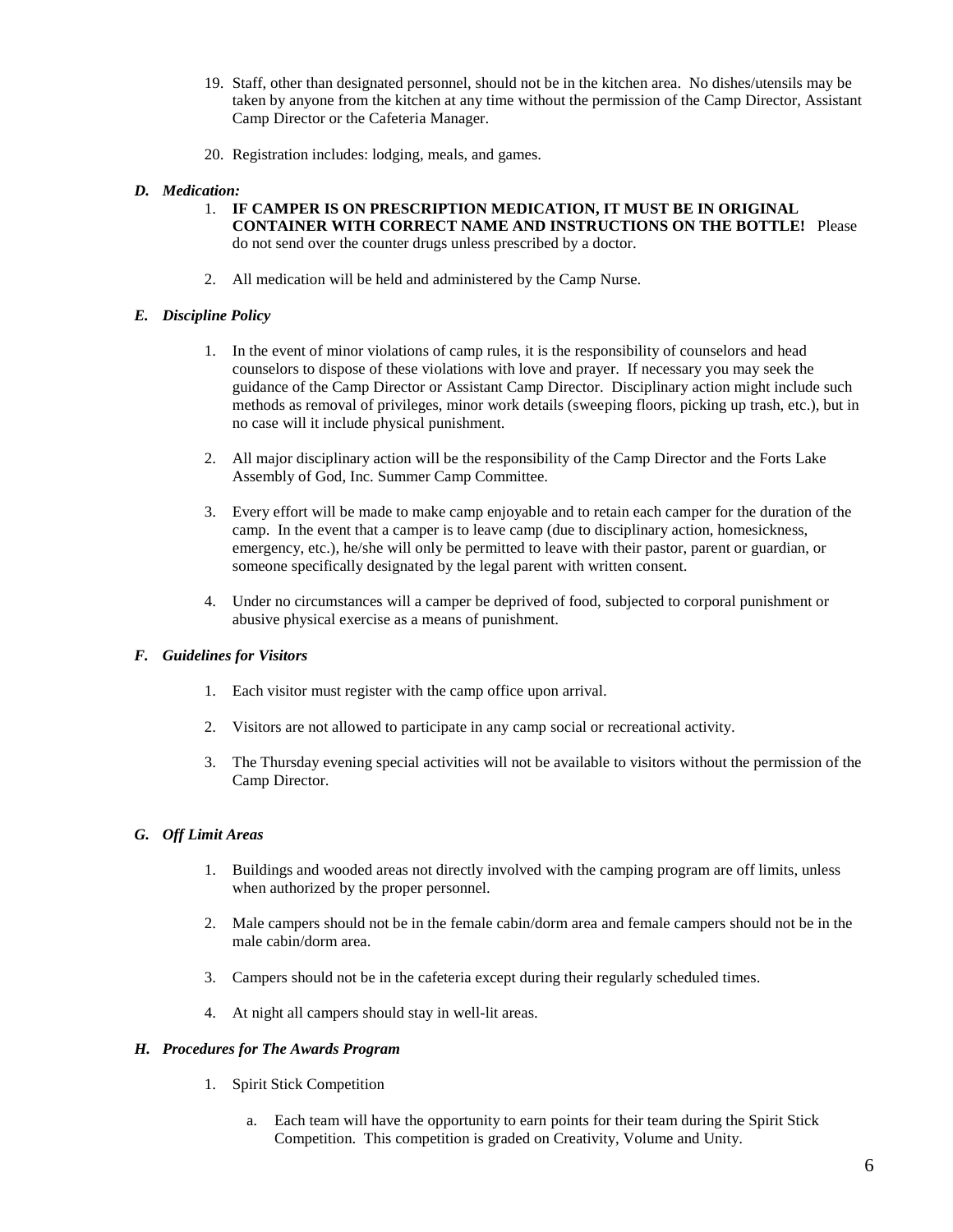## 2. TEAM Points

- a. The following are everyday activities which may earn points for each TEAM: Maintaining a clean cabin, team recreation, exemplary Christian conduct by group, Olympic Games, etc.
- 3. Other Awards
	- a. Any other awards given will be either a ribbon or certificate to be awarded at the appropriate time on Thursday night.
	- b. Any athletic awards (track and field, all stars, etc.) shall be determined by the Recreation Director and his/her staff.
	- c. Where appropriate, ribbons may be awarded for participation in special events. These awards will be approved on an individual camp basis by the Camp Director.

## *I. Camper Staff Relationships*

- 1. Staff members and counselors should remember at all times that camp is for the camper!
- 2. Participation in worship services, athletic events and other camp activities will be centered around the campers as much as possible.
- 3. Camp counselors are to guide, encourage, teach and inspire campers in all areas of the camp objective.
- 4. Undue familiarity or unwholesome relationships between staff and campers will not be allowed. Responsibilities cannot be sacrificed at the expense of getting too involved with the campers and their activities.
- 5. Counselors are expected to participate in all altar services.

## *J. Arrival and Departure Policy*

1. Campers should plan to arrive by 10:00 AM on the opening day of camp.

No early arrivals, please.

- 2. Camps will close on Friday after the morning service. Lunch will be provided. Each camper is to sign out with his/her counselor before leaving camp.
- 3. All campers must be picked up no later than 1:00 PM on Friday.
- 4. All counselors should remind those delivering kids to camp on Monday that they are to be picked up no later than 1:00 PM on Friday.

## *K. Camp Insurance*

- 1. The camp Hospitalization Insurance Policy serves only as secondary coverage for both staff and campers. Where personal hospitalization is insufficient to cover the needed medical attention, the camp insurance policy goes into effect.
- 2. All staff and campers are asked to supply the name of their hospitalization carrier and policy number. Also, campers are asked to supply their personal physician's name and number for reference in medical emergencies.

## *L. Emergency Procedures*

- 1. In the event of fire (or fire drill), the following procedure shall be observed;
	- a. The fire alarm shall be activated.